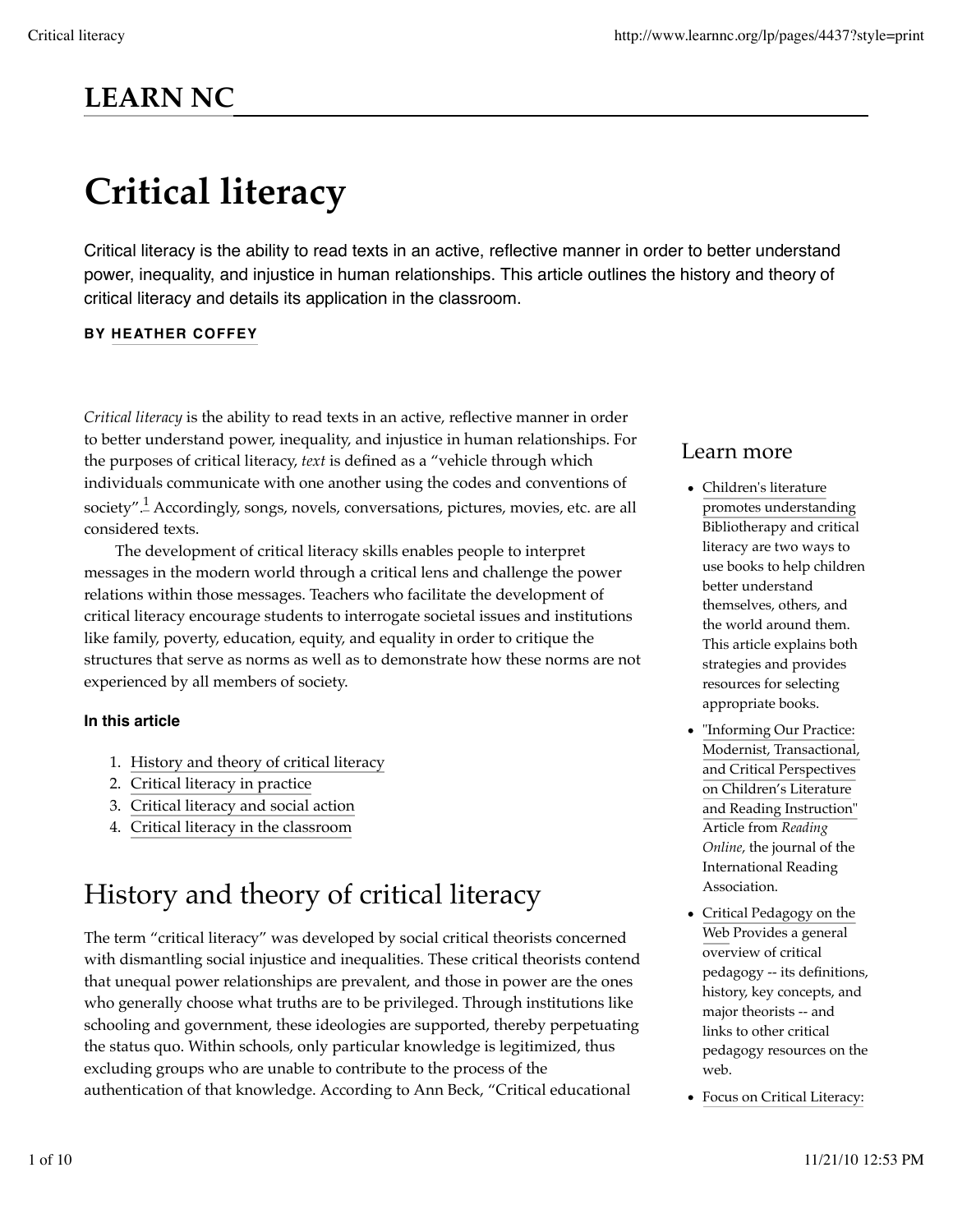theory or critical pedagogy applies the tenets of critical social theory to the educational arena and takes on the task of examining how schools reproduce inequality and justice." $\stackrel{2}{\text{-}}$ .

Critical social theorists are concerned with oppressive and unjust relationships produced by traditional forms of schooling and critique the traditional models of education, which typically place the teacher at the front of the classroom possessing and transmitting the knowledge to students who sit idly "learning" or receiving the information. $\frac{3}{2}$ 

In *Pedagogy of the Oppressed*, Paulo Freire provides an example of how critical literacy is developed in an educational context. Freire proposes a system in which students become more socially aware through critique of multiple forms of injustice. This awareness cannot be achieved if students are not given the opportunity to explore and construct knowledge. Freire describes a traditional type of education as the "banking concept of education." This model of education is characterized by instruction that "turns [students] into 'containers,' into 'receptacles' to be 'filled' by the teacher." In these classrooms, "knowledge is a gift bestowed by those who consider themselves knowledgeable upon those whom they consider to know nothing," and the teachers separate themselves as being the possessors of knowledge. $\frac{4}{7}$  In this role, the teacher does not necessarily challenge the students to think authentically or value students' own "funds of knowledge."

In opposition to the banking model, teachers who recognize the possible value of developing critical literacy do not view their students as vessels to be filled, and instead create experiences that offer students opportunities to actively construct knowledge. In this model, schools become spaces where students interrogate social conditions through dialogue about issues significant to their lives. Teachers engaged in critical literacy serve less as instructors and more as facilitators of conversations that question traditional power relations. "Knowledge emerges only through invention and re-invention, through the restless, impatient, continuing, hopeful inquiry human beings pursue in the world, with the world and with each other".<sup>5</sup> Using critical pedagogical methods, teachers create spaces where they can be learners and students can be teachers, thus providing a context for everyone to construct and interrogate theories of knowledge.

### Critical literacy in practice

The development of critical literacy encourages students to question issues of power — explicitly disparities within social contexts like socio-economic status, race, class, gender, sexual orientation, etc. $\stackrel{6}{\phantom{6}}$  Becoming critically literate means that students have mastered the ability to read and critique messages in texts in order to better understand whose knowledge is being privileged. Essentially, teachers using critical pedagogy demonstrate how to evaluate the function language plays in the social construction of the self. Michele Knobel and Colin Lankshear suggest that when students become critically literate, they can examine ongoing

International Reading Association Programs and Resources A collection of resources to support your teaching of critical literacy.

"Critical Literacy: Using Frontline" Paul Frye provides an academic discussion of critical literacy in *The Journal of the Australian Association for the Teaching of English*.

#### **RELATED PAGES**

- Children's literature promotes understanding: Bibliotherapy and critical literacy are two ways to use books to help children better understand themselves, others, and the world around them. This article explains both strategies and provides resources for selecting appropriate books.
- Introduction to experimental design: Students will take the Pepsi-Coke Challenge and, at the same time, learn about the scientific method. While practicing their critical-thinking skills in an inquiry-based experiment, students will define and apply experimental design vocabulary . This lesson is written using the 5E learning model.

#### **RELATED TOPICS**

Learn more about critical literacy, critical thinking, and culturally relevant teaching.

### Legal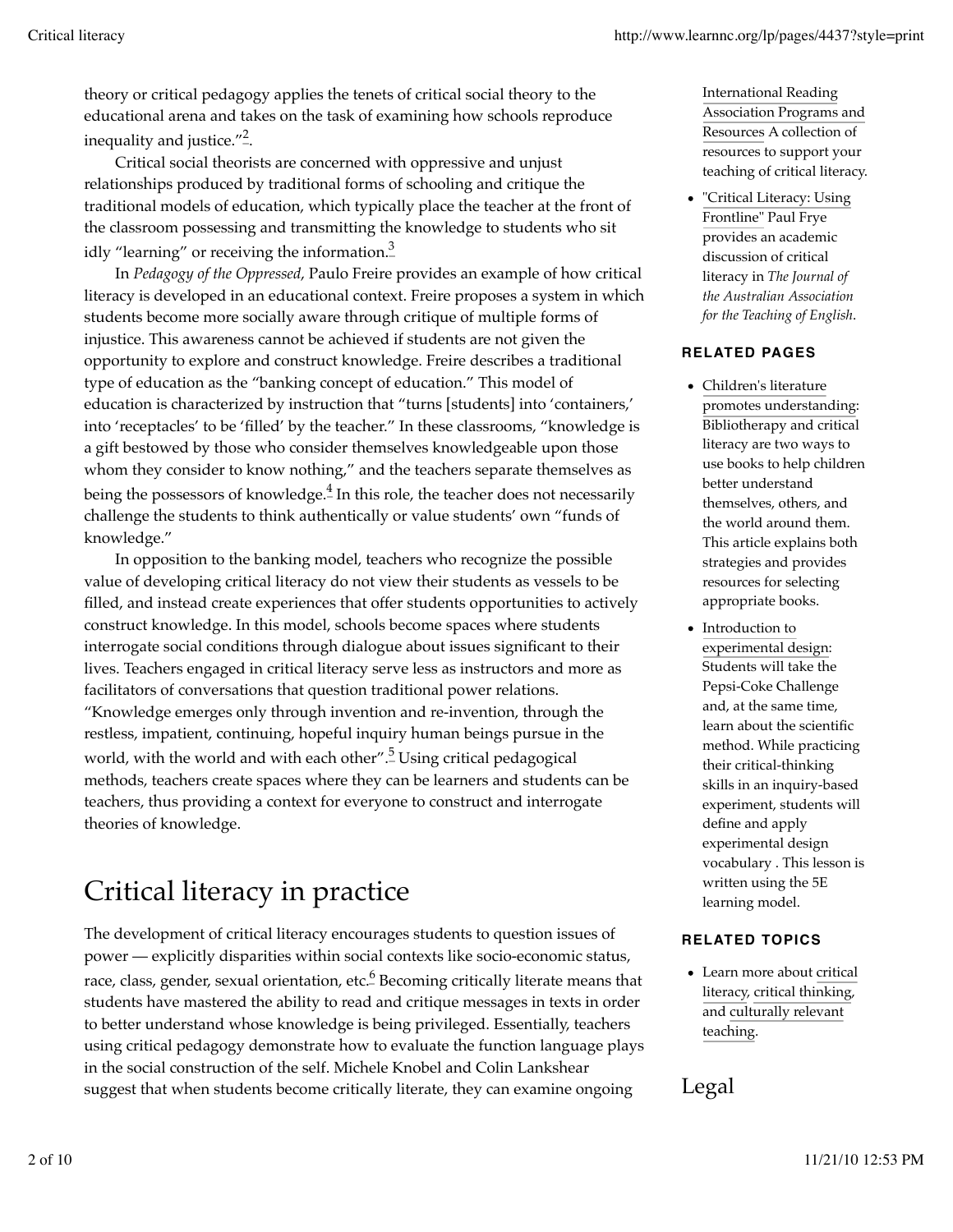development, the parts they play in the world, and how they make sense of experiences.<sup>7</sup>

Facilitating the development of critical literacy promotes the examination and reform of social situations and exposes students to the biases and hidden agendas within texts. $\frac{8}{5}$ Thus, in order to become critically literate, one must learn to "read" in a reflective manner; "read" in this connotation means to give meaning to messages of all kinds, instead of just looking at the words on a page and comprehending the meaning of those words. Instruction that encourages critical literacy development comes as a response to the marginalization of a growing number of American students who are not members of the culturally dominant group of white, middle-class youths. Furthermore, according to Adrian Blackledge, critical literacy emphasizes the potential of written language "to be a tool for people to analyze the division of power and resources in their society and transform discriminatory structures."<sup>9</sup>

### Critical literacy and social action

There is often an activist component to critical literacy education, where the teacher serves as the facilitator of social change. Joseph Kretovics suggests that in addition to teaching students functional skills, the teacher must also provide "conceptual tools necessary to critique and engage society along with its inequalities and injustices." $\frac{10}{10}$  Furthermore, with the activist potential in critical literacy education, students will learn how to envision a world in which all people have access and opportunity.<sup>11</sup> When students learn to use the tools of critical literacy, they can expose, discuss, and attempt to solve social injustices within their own lives.

When engaging in the development of critical literacy skills, students learn to acknowledge the unfair privileging of certain dominant discourses in which society engages. Students participate in conversations about the injustices of privileging one group or ideal over another because of skin color or socioeconomic status, and teachers can help to empower students by providing opportunities for them to find their voices. Teachers engaged in methods that support critical literacy can, as Lisa Delpit suggests, "let our students know they can resist a system that seeks to limit them to the bottom rung of the social and economic ladder."<sup>12</sup>

By developing lessons based on dialogue with students about their needs and interests, educators can invite students to take part in a larger community discourse that attempts to solve problems and create alternatives to oppressive situations. Linda Christensen suggests connecting the curriculum to the outside world in a tangible way. By participating in social action projects or creating a public discourse, students may see the relation between curriculum and the world beyond the walls of the school. Essentially, students learn to restructure their knowledge base and challenge accepted societal norms in order to transform all institutions that oppress. $\frac{13}{1}$ 

The text of this page is copyright ©2008. See terms of use. Images and other media may be licensed separately; see captions for more information and read the fine print.

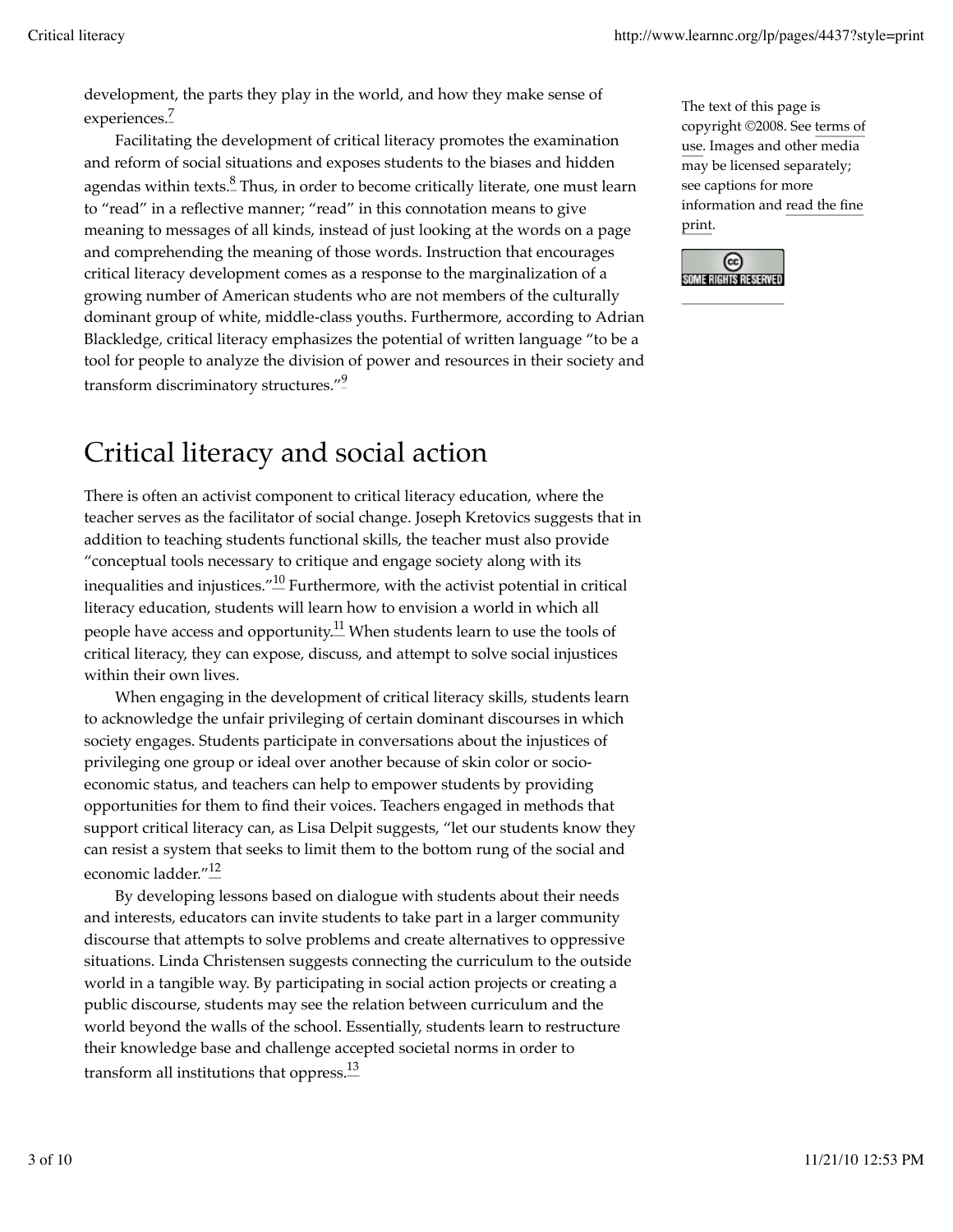# Critical literacy in the classroom

Because critical literacy theory focuses on the relationships between language, power, social practice, and access to social goods and services, there are numerous methods of engaging students in becoming critical members of their society. Within the frame of critical literacy, it is important to look at texts, like novels, magazine articles, short stories, films, etc., through a lens that challenges societal norms. Students can evaluate whose knowledge is being privileged in texts and de-construct the message of those meanings. As readers, students must also evaluate the social construction of a text and question the factors that may have influenced the author to create the text in a specific manner. Moreover, using critical literacy, teachers encourage students to look at texts from other perspectives and re-create them from the standpoint of marginalized groups in order to analyze the power relations and social inequities promoted by the texts.

Edward Behrman explains that the development of critical literacy encourages social justice and exploration of language and literature in many forms. Behrman suggests that the specific types of lessons examine power relationships that are found in language and literature and that these practices show students that language is never neutral. Because critical literacy looks different in every classroom, based on the subject matter and the population of students, there is no formula for how teachers engage students in mastery of critical literacy; however, there are some practices that appear in lessons more commonly. Behrman maintains that developing a pedagogy that includes critical literacy is an organic process that continually needs to be revisited and refined. $\frac{14}{15}$ 

Behrman reviewed articles, published between 1999 and 2003 in *The Journal of Adolescent and Adult Literacy* that focused on lessons and units emphasizing critical literacy pedagogy in middle and high school grades. Behrman's methodology included searching electronic databases for the keyword 'critical literacy.' After refining his search to include articles that contained classroom applications only, Behrman found 36 articles that presented "lessons or units intended to support critical literacy at the upper primary or secondary levels (grades  $4-12$ ). $\frac{15}{10}$ 

Behrman's search revealed that the most commonly used practices that support critical literacy included: reading supplementary texts; reading multiple texts; reading from a resistant perspective; producing counter-texts; having students conduct research about topics of personal interest; and challenging students to take social action. $\frac{16}{5}$ 

#### **READING SUPPLEMENTARY TEXTS**

Reading supplementary texts representative of today's changing media and technology allows students to make connections with the literature or content being studied. Supplementary texts also provide the context for students to confront social issues that are often avoided by canonical works and/or are not covered in dated textbooks. Students have the opportunity to critique themes and issues similar to those found in traditional texts, but they can also look at other mediums. Furthermore, teachers who use supplementary texts can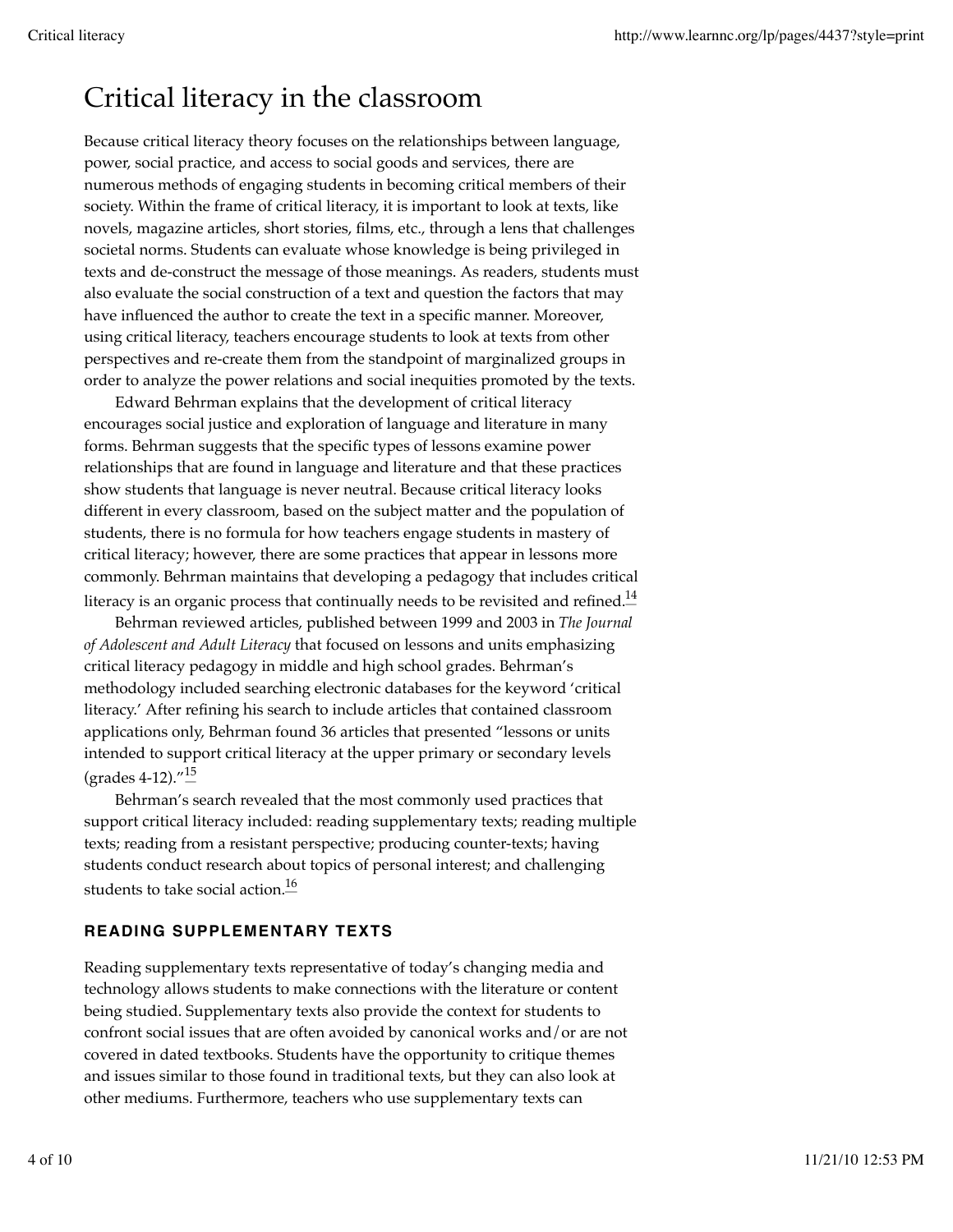encourage conversations about social issues that may not be covered in the typical sterile required reading curriculum of schools. According to Morrell, by offering students the opportunity to review appropriate Internet resources, songs, television programming, and advertisements, as well as many other visual mediums, students have exposure to popular texts they can analyze outside of school as well. $\frac{17}{10}$ 

#### **Classroom application**

Practitioners can use lyrics from popular music as supplementary texts in order to engage students in discussion about race, gender, religion, politics, etc. In an article published in *Reading Online*, Carol Lloyd suggests using popular songs to show students how to make connections between the popular media and political issues. For example, Lloyd recommends using the lyrics of "Buffalo Soldier," written by Bob Marley, as a supplementary text that mentions the freed slaves who fought as soldiers in America during the 19th century; their stories rarely appear in a traditional textbook. An examination of the lyrics can lead to a discussion about the exclusion of this group of Americans from the history books. Similarly, Lloyd shows how teachers can use the lyrics of popular songs to initiate discussion about economic and political issues faced by Americans. This type of engagement with texts appeals to students' interests, exposes them to new forms of text and also challenges the dominant ideology of the textbook all of which are essential components of critical literacy.<sup>18</sup>

#### **READING MULTIPLE TEXTS**

Incorporating multiple texts based on similar literary themes offers students the opportunity to critique the values or voices that are being promoted. Furthermore, this practice challenges the idea that meaning is fixed and encourages students to use evidence to support their interpretation.<sup>19</sup> Students can evaluate the social, cultural, and historical frameworks of texts by analyzing differing perspectives of a single event.

#### **Classroom application**

An example of this practice would be offering students the choice of reading *To Kill a Mockingbird*, an American novel written by a white, southern female; *Wolf Whistle*, a novel with a similar theme of racial discrimination written by Lewis Nordan, a white, southern man; *A Lesson Before Dying* by Ernest J. Gaines, a southern African-American man; or the play *A Raisin in the Sun* by Lorraine Hansberry, an African-American woman from the Midwest. All of these authors wrote about similar topics and themes during the same time period and were born in the pre-Civil Rights Era. By reading the diverse perspectives of analogous themes and evaluating the voices of these authors, students can assess the perspective of the authors in order to better understand their value systems and why characters were portrayed in a certain manner. A comparative study of these four authors and novels would offer students the opportunity to explore how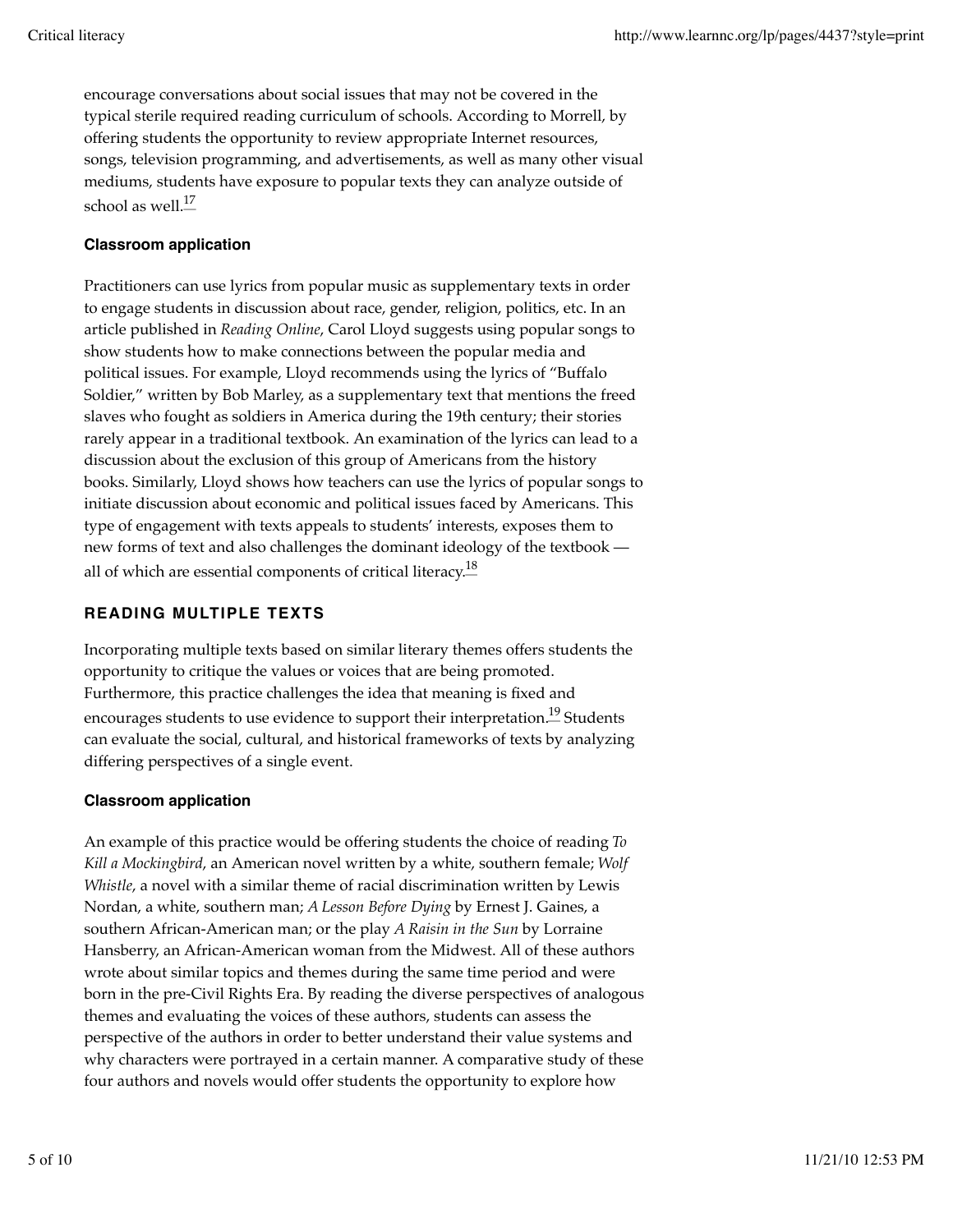race, gender, and socio-economic status are portrayed by authors with dissimilar backgrounds.

#### **READING FROM A RESISTANT PERSPECTIVE**

Behrman suggests that the practice of reading from the perspective of resistance involves students in the interpretation of a text from the viewpoint of the world and not just the common Euro-centric ideology often found in standard texts.<sup>20</sup> By considering how people from different backgrounds (i.e., racial, cultural, gender, religious, socio-economic status, sexual orientation) would read the same text, students can gain a better understanding of how the representative group would be affected by a reading of a text.<sup>21</sup> This type of reading would be particularly effective and beneficial in social studies classes because it would offer students multiple perspectives of the same event. By providing the stories of people whose voices typically aren't heard, teachers offer students the opportunity to participate in dialogue about why certain perspectives are normally privileged while others are silenced.

#### **Classroom application**

Behrman's search revealed that some teachers used the resistant-perspective approach and students learned to read a text using a functional grammar (dialectical) or by critiquing the word choice of an author in a song or news report. In learning to read from a resistant perspective, students can confront certain stereotypes promoted by a text and deconstruct the meaning or value being privileged.

#### **PRODUCING COUNTER-TEXTS**

Another common practice found in classrooms that promote a critical literacy involves having students produce counter-texts. Essentially, this involves having students generate narratives or other texts, including multi-media creations, from a non-mainstream perspective. "Producing counter-texts can serve to validate the thoughts, observations, and feelings of students and other underrepresented groups." $\stackrel{\text{22}}{=}$  This approach to curriculum offers students occasions to speak from the point of view of those voices that are often silenced or marginalized, thereby empowering them.

#### **Classroom application**

Practitioners recommended that counter-texts may be produced in reading logs, journals, weblogs, personal narratives, and student-created videos.<sup>23</sup> When students produce counter-texts and evaluate the process they used in order to construct the text, they validate their own perspectives.

#### **PROVIDING OPPORTUNITIES FOR STUDENT CHOICE**

Student choice in any type of research has long been touted by constructivists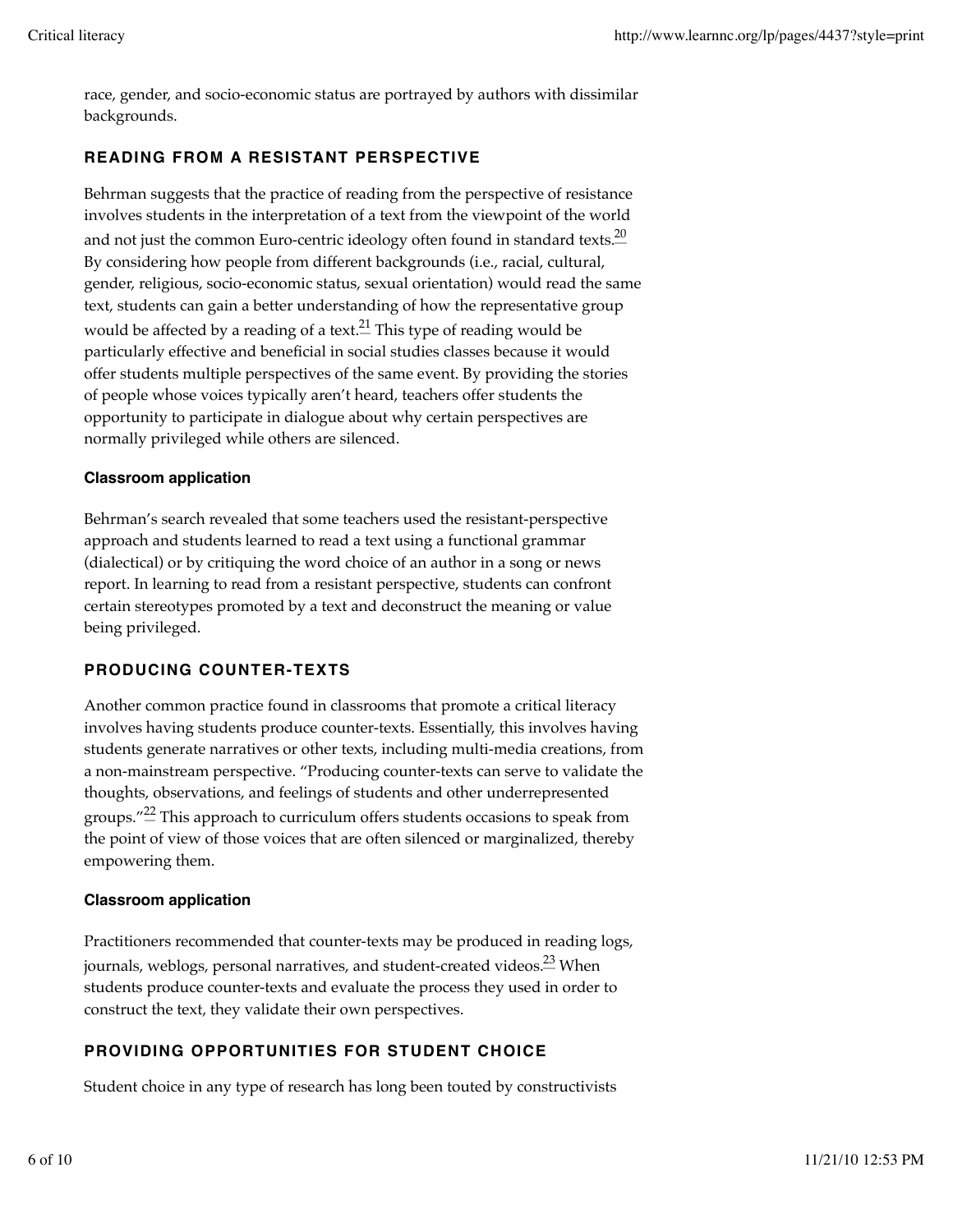and critical pedagogues like John Dewey and Howard Gardner as an effective way to involve, encourage, and empower students to actively participate in the construction of knowledge.<sup>24</sup> Similarly, proponents of critical literacy theory in classrooms suggest that by allowing student choice, teachers legitimize interests and knowledge of their students.<sup>25</sup> Choosing a topic for research, however, is not considered critical unless students evaluate the problems involved in society and how the conditions of society created this problem.

#### **Classroom application**

An example of providing student choice in assignments is participation in literature circles or book clubs. Students select books based on interest and then conduct research based on a theme or the context of the novel. While reading chosen novels and discussing the historical or political context of the novel, students can evaluate why the author chose to write in a particular manner and hypothesize why the author may have privileged certain themes. Literature circles not only provide students with choices about reading material, but this practice also involves students in discussion about the novel, thus opening dialogue for diverse perspectives.

#### **TAKING SOCIAL ACTION**

Moving students to social action is also a practice characteristic of critical literacy; students engaging in social action projects can improve the conditions of their communities. $\frac{26}{5}$  By taking research outside of the classroom, students can actually participate in society based on the information they discover. Once students research and better understand aspects of their school or community, they may engage in projects to improve an area that is lacking.

Behrman contends that by following this framework, teachers can help students learn how literacy can be used as a "vehicle for social change." $\frac{27}{2}$ 

#### **OTHER METHODS**

Incorporating media and technology is another popular strategy for including critical literacy in the classroom. The internet, popular media, and technology play an increasingly larger function in American society. The Annenberg Public Policy Center reports that 99 percent of American households have televisions<sup>28</sup>, and Gentile and Walsh found that children ages 2–17 watch an average of 25 hours of television per week.<sup>29</sup> According to research completed by the National Telecommunications and Information Administration, 68 percent of children ages 9-17 used the Internet in September 2001.<sup>30</sup> Text messaging, blogging, creating identity profiles on social networking websites, and countless other activities are altering the way ideas are represented and communicated in society. As a result of the ways texts are constantly changing, classroom instruction also has to be altered to keep up with students' needs. Thus, it is imperative that teachers demonstrate to students how to both navigate and interrogate the impact media and technology has on their lives.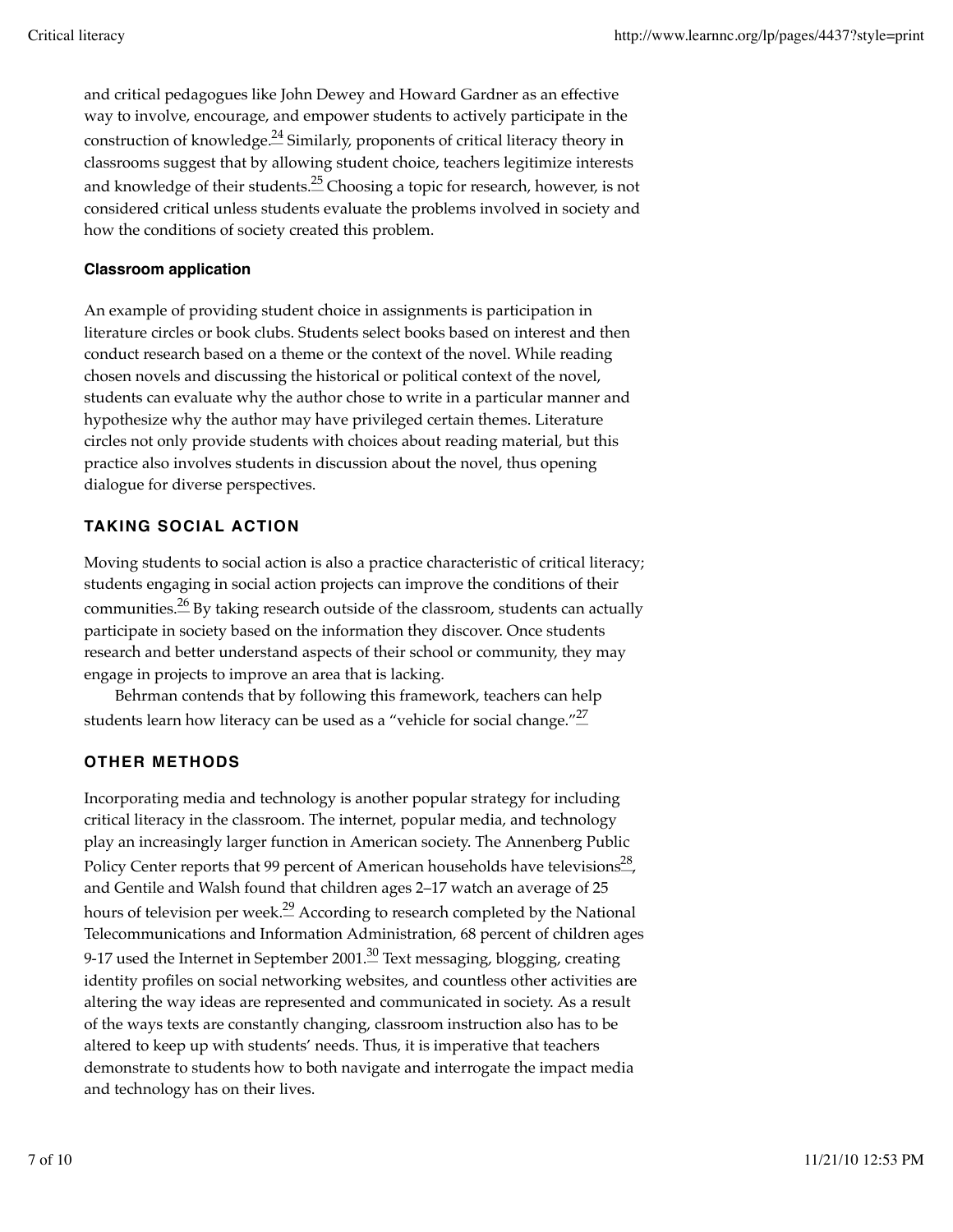According to Myriam Torres and Maria Mercado, teachers must show students how to "read between the lines of the media messages, question the interests behind them, and learn how to look for alternative ways to be informed and/or entertained".<sup>31</sup> Furthermore, because students have "free" access to an astonishing amount of information, they must be prepared to evaluate the credibility of sources so that they are not completely vulnerable to fraudulent information. Thus, teachers must demonstrate how the media and the Internet can misinform and provide messages that are harmful if taken as fact.

In addition to the curricular demands of a critical classroom, Behrman notes that in all the cases he found, the dynamics between students and teachers are also important.<sup>32</sup> Similar to Freire's notion that teachers should be learners and learners should be teachers, a classroom that acknowledges the critical literacy theory must also challenge traditional hierarchical relationships between the students and teacher.

### **Notes**

- Robinson, E., & Robinson, S. (2003). *What does it mean? Discourse, Text, Culture: An Introduction*. Sydney: 1. McGraw-Hill Book Company, p. 3. [return]
- Beck, A. (2005). "A place for critical literacy." *Journal of Adolescent and Adult Literacy* 48:5 (2005), p. 393. 2. [return]
- Freire, P. (1970) *Pedagogy of the Oppressed*. New York: Continuum; Giroux, H. (1987). "Literacy and the 3. pedagogy of empowerment." In P. Freire & D. Macedo (Eds.), *Literacy: Reading the word and the world*, pp. 1-29. Westport, CT: Heinemann; and McLaren, P. (1988). *Life in schools: An introduction to critical pedagogy and the politics of literacy*. New York: Longman. [return]
- 4. Freire (1970), p. 72. [return]
- 5. Freire (1970), p. 72. [return]
- 6. Cervetti, G., Pardales, M.J., & Damico, J.S. (2001). "A tale of differences: Comparing the traditions, perspectives, and educational goals of critical reading and critical literacy." *Reading Online* 4(9); and Beck (2005). [return]
- 7. Knobel, M., and Lankshear, C. (2002). "Critical cyberliteracies: What young people can teach us about reading and writing in the world." Keynote address delivered to the National Council of Teachers of English Assembly for Research. [return]
- Simpson, A. (1996, October). "Critical questions: Whose questions?" *The reading teacher* [Online] 50 (2), pp. 8. 118-127. Available: Proquest Database, ISSN: 00340561; Lohrey, A. (1998). *Critical literacy: A professional development resource*. Melbourne: Language Australia; the National Language Institute of Australia; Luke, A. (2000). "Critical literacy in Australia: A matter of context and standpoint." *Journal of Adolescent and Adult Literacy* 43(5), pp. 448-61; and Comber, B. (2001). "Classroom explorations in critical literacy." In H. Fehring & P. Green (Eds.), *Critical literacy: A collection of articles from the Australian Literacy Educators' Association*. Newark: International Reading Association. [return]
- Blackledge, A. (2000). *Literacy, power and social justice*. Staffordshire, England: Trentham Books, p. 18. 9. [return]
- 10. Kretovics, J. (1985). "Critical literacy: Challenging the assumptions of mainstream educational theory."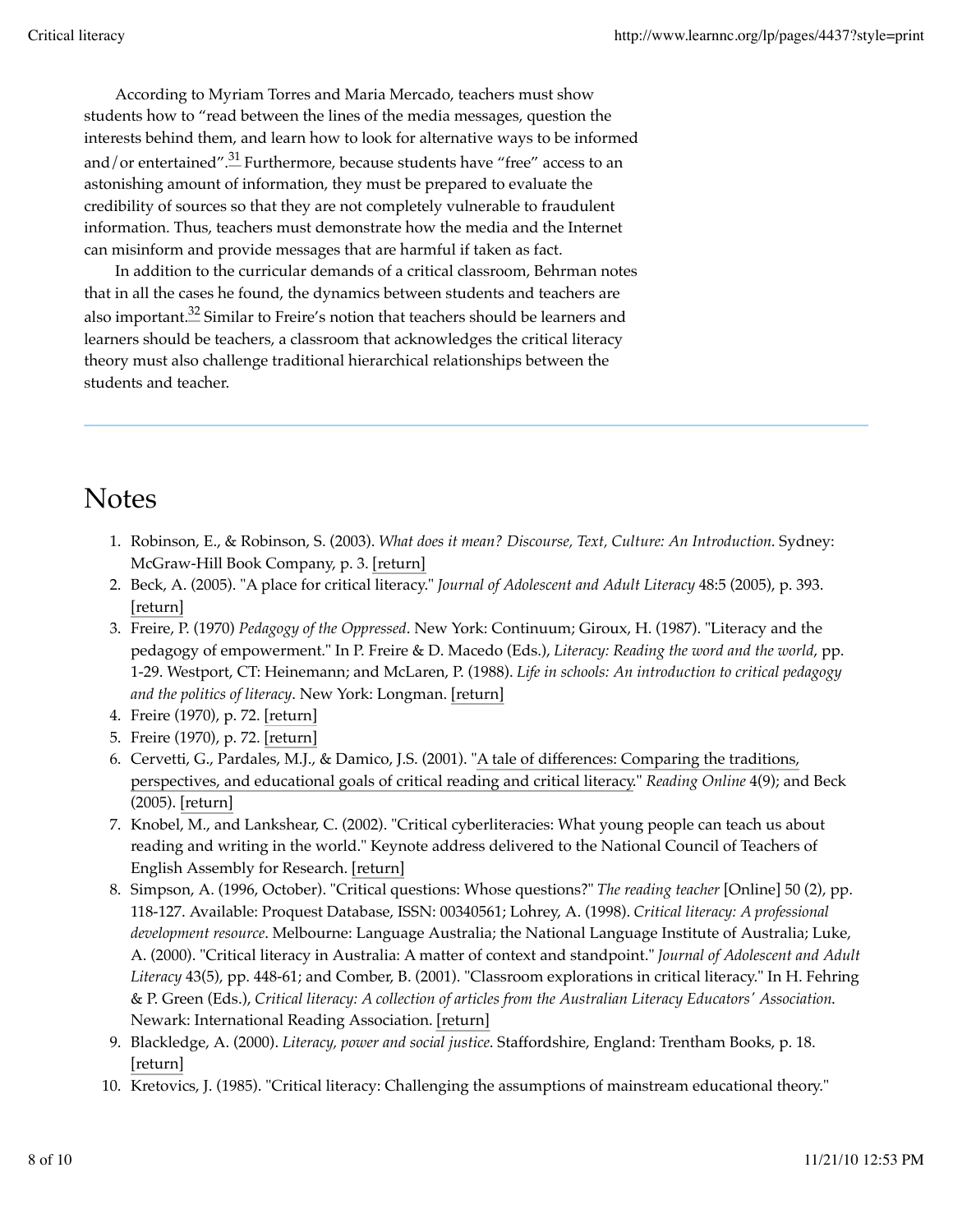*Journal of Education* 167(2), pp. 50-62. Quotation from p. 51. [return]

- 11. Delpit, L. (1992). "Acquisition of literate discourse: Bowing before the master?" *Theory into Practice* 31, pp. 296-303; and Christensen, L. (2000). "Critical literacy: Teaching reading, writing and outrage." *English Journal* [Online], High School Edition, pp. 53–62. Available: Proquest Database, ISSN: 00138274. [return]
- 12. Delpit (1992), p. 301. [return]
- 13. Christensen (2000). [return]
- 14. Behrman, E. (2006). "Teaching about language, power, and text: A review of classroom practices that support critical literacy," *Journal of Adolescent and Adult Literacy* 49:6, pp. 490–98. [return]
- 15. Behrman (2006), p. 491. [return]
- 16. Behrman (2006). [return]
- 17. Morrell, E. (2000). "Curriculum and popular culture: Building bridges and making waves." Paper presented at the annual meeting of the American Educational Research Association, New Orleans, LA. (ERIC Document Reproduction Service No. ED 442720). [return]
- 18. Lloyd, C. (2003). "Song lyrics as texts to develop critical literacy." *Reading Online* 6(10), pp. 22-35. [return]
- 19. Mellor, B., & Patterson, A. (2000). "Critical practice: Teaching 'Shakespeare."' *Journal of Adolescent and Adult Literacy* 43(6), pp. 508-17. [return]
- 20. Behrman (2006). [return]
- 21. Foss, A. (2002). "Peeling the onion: Teaching critical literacy with students of privilege." *Language Arts* 79(4), pp. 393–403. [return]
- 22. Behrman (2006), p. 494. [return]
- 23. Young, J.P. (2000). "Boy talk: critical literacy and masculinities." *Reading Research Quarterly* 35(3), pp. 312–37; and Fairbanks, C.M. (2000). "Fostering adolescents' literacy engagements: 'Kid business' and critical inquiry." *Reading Research & Instruction* 40(1), pp. 35-50. [return]
- 24. Dewey, J. (1910). How we think. Boston: Heath; Dewey, J. (1916). Democracy and Education. New York: The MacMillan Company; and Gardner, H. (1987). *The mind's new science*. New York: Basic Books. [return]
- 25. Dewey (1910); Marzano, R. J. (1991). "Fostering thinking across the curriculum through knowledge restructuring." *Journal of Reading* 34, pp. 518-525; Guthrie, J. T., & Anderson, E. (1999). "Engagement in reading: Processes of motivated, strategic, knowledgeable, social readers." In J. T. Guthrie, & D. E. Alvermann (Eds.), *Engaged reading: Processes, practices, and policy implications*, pp. 17-45). New York: Teachers College Press; Mosenthal, P. B. (1999). "Understanding engagement: Historical and political contexts." In J. T. Guthrie & D. E. Alvermann (Eds.), *Engaged reading: Processes, practices, and policy implications*, pp. 1-16. New York: Teachers College Press; and Fairbanks (2000). [return]
- Bomer, R. & Bomer, K. (2001). *For a better world: Reading and writing for social action*. Westport, CT: 26. Heinemann; and Powell, R., Cantrell, S.C., & Adams, S. (2001). "Saving Black Mountain: The promise of critical literacy in a multicultural democracy." *The Reading Teacher* 54(8), pp. 772-81. [return]
- 27. Behrman (2006). [return]
- Annenberg Public Policy Center (28 June, 1998). *Media in the home 1999: The fourth annual survey of parents* 28. *and children*. [return]
- Gentile D & Walsh D. (2002). "A normative study of family media habits." *Applied Developmental Psychology* 29. 23: pp. 157-178. [return]
- "A nation online: How Americans are expanding their use of the Internet." (2002). *National* 30. *Telecommunications and Information Administration*. Information Analysis, Washington, DC. (ERIC Document Reproduction Service No. ED 462928). [return]
- 31. Torres, M. & Mercado, M. (2006). "The need for critical media literacy in teacher education core curricula." *Educational Studies: Journal of the American Educational Studies Association* 39(3), pp. 260-282. Quotation from p. 273. [return]
- 32. Behrman (2006). [return]